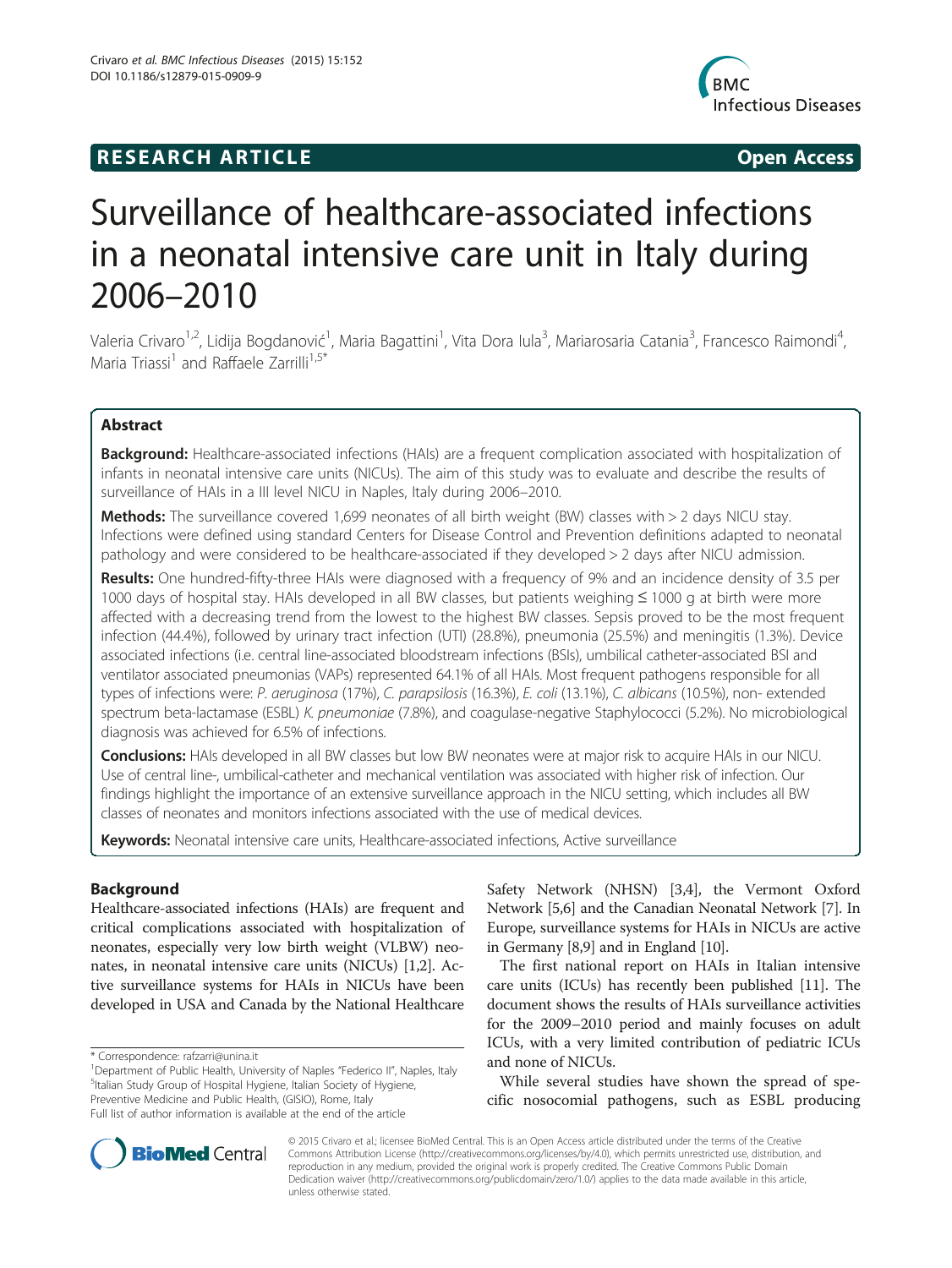Enterobacteriaceae [[12,13\]](#page-6-0), Pseudomonas aeruginosa [[14\]](#page-6-0), methicillin resistant Staphylococcus aureus [[15](#page-6-0)], extensively drug resistant (XDR) Acinetobacter baumannii [[16\]](#page-6-0), Candida parapsilosis [\[17](#page-6-0)] in Italian NICUs, few studies were performed on the prevalence [[18\]](#page-6-0) or incidence of HAIs in NICUs [[19-21\]](#page-6-0). Active surveillance of HAIs was utilized in the majority of the studies from Italian NICUs [[12-16,18,21](#page-6-0)].

Objective of the present study was to describe and discuss the results of surveillance of HAIs in a neonatal intensive care unit in Italy during 2006–2010 using the NHSN surveillance protocol.

# Methods

### Setting

The University of Naples "Federico II" NICU is a III level NICU with a total of 25 incubators and cradles. The ward serves the University Obstetric Clinic (approximately 2000 births/year) which is both a high risk pregnancy center and an obstetric emergency service. Moreover, the NICU admits outborn neonates from the regional Newborn Emergency Transport Service.

#### Active surveillance

Healthcare-associated infections (HAIs) active, patientbased surveillance (AS) is continuously carried out by trained personnel. Data are collected on weekly basis directly from patient's charts. Any clinical issues are directly discussed with caregivers. Data are analyzed on monthly basis and expressed as monthly report. Monthly report consist of patient data, data on swab isolations of sentinel pathogens, device utilization ratios and infection data. All neonates with > 2 days NICU stay enter the AS system and data regarding birth (birth weight (BW), gestational age, type of delivery, and Apgar score), invasive device exposure (days of umbilical and central line catheterization and of invasive ventilation), antimicrobial therapy exposure (yes/no) and infections are collected. End of surveillance coincides with neonates' discharge from the ward. Infections are defined using standard Centers for Disease Control and Prevention definitions adapted to neonatal pathology [[22](#page-6-0)-[24](#page-6-0)] and are considered to be healthcareassociated if they develop > 2 days after NICU admission. We exclude neonates with a vertical infection (ie, an infection transmitted from mother to child) or infection acquired during delivery. This paper analyzes data from the HAIs AS system over a 5 years long period (2006–2010). For this study purposes, only sepsis, meningitis, pneumonia, and urinary tract infections (UTIs) were considered. Central line-associated blood-stream infections (BSI), umbilical catheter-associated BSI and ventilator-associated pneumonia (VAP) were attributed if a central line, an umbilical catheter and invasive ventilation, respectively, were in place at the time of or within 48 hours before infection onset [[24\]](#page-6-0). Frequency measures were calculated as percent of infection and as incidence densities, i.e. infection rates per 1000 days of hospital stay or 1000 days of directly related invasive device within 5 BW classes  $(\leq 750 \text{ g},$ 751–1000 g, 1001–1500 g, 1501–2500 g, and  $\geq 2501$  g). Device utilization rates within such classes were also calculated. The etiology of all infections within each birthweight class was assessed during the study period.

HAIs surveillance is regulated by the Regional Health Authority and it is one of the basic components of the Regional Plan for Healthcare-associated infections Prevention and Control [\[25\]](#page-6-0). The HAIs AS system manages data in a cumulative form with the ultimate goal of diseases' surveillance in the population and continuous improvement of quality in healthcare. Results of surveillance activities are periodically reported to the Regional Health Authority. As such, no patient informed consent, nor local Ethical Committee authorization is required.

### Statistical analysis

Data were analysed using SPSS 11.0 (Chicago, IL, USA). Finally, ANOVA or Kruskal Wallis test were used as appropriate to assess significant differences  $(p < 0.05)$  in the above-mentioned variables over the five-years study period. Linear regression analysis was performed to detect significant time-dependent and BW-related trends as previously described [\[26,27](#page-6-0)].

## Results

Between years 2006 and 2010 1699 neonates, corresponding to 91.49% of all admissions to the ward, entered the HAIs AS system and a total of 43447 patient days were registered. The remaining 8.51% of admissions was excluded because either ineligible (length of stay < 2 days) or missed by the HAIs AS system. During the study period neonates with > 1000 g BW accounted for 74% of total patient days (1001–1500 g, 1501–2500 g, and  $\geq 2501$  g classes representing 26.7%, 28.1%, and 19.2%, respectively) while the remaining 26% was distributed among extremely low BW (ELBW) infants (≤750 g and 751–1000 g BW classes accounting for 9.1% and 16.9% of total patient days, respectively). Statistically significant differences in length of hospitalization over the five-years period were detected in the lower BW classes  $(p = 0.003, 0.047,$  and 0.004 for ≤ 750 g, 751–1000 g, and 1001–1500 g classes, respectively), and total patient days in the  $\leq 750$  g BW class showed a statistically significant decreasing trend over time  $(R^2 = 0.228, p = 0.000)$  (Table [1](#page-2-0)).

Percentiles of device utilization rates in the five BW classes are shown in Table [2](#page-3-0). No statistically significant differences within each BW class were found over the five years study period for devices utilization rates, except for mechanical ventilation in the 751–1000 g and 1001– 1500 g BW classes (p = 0.000 and 0.002, respectively). The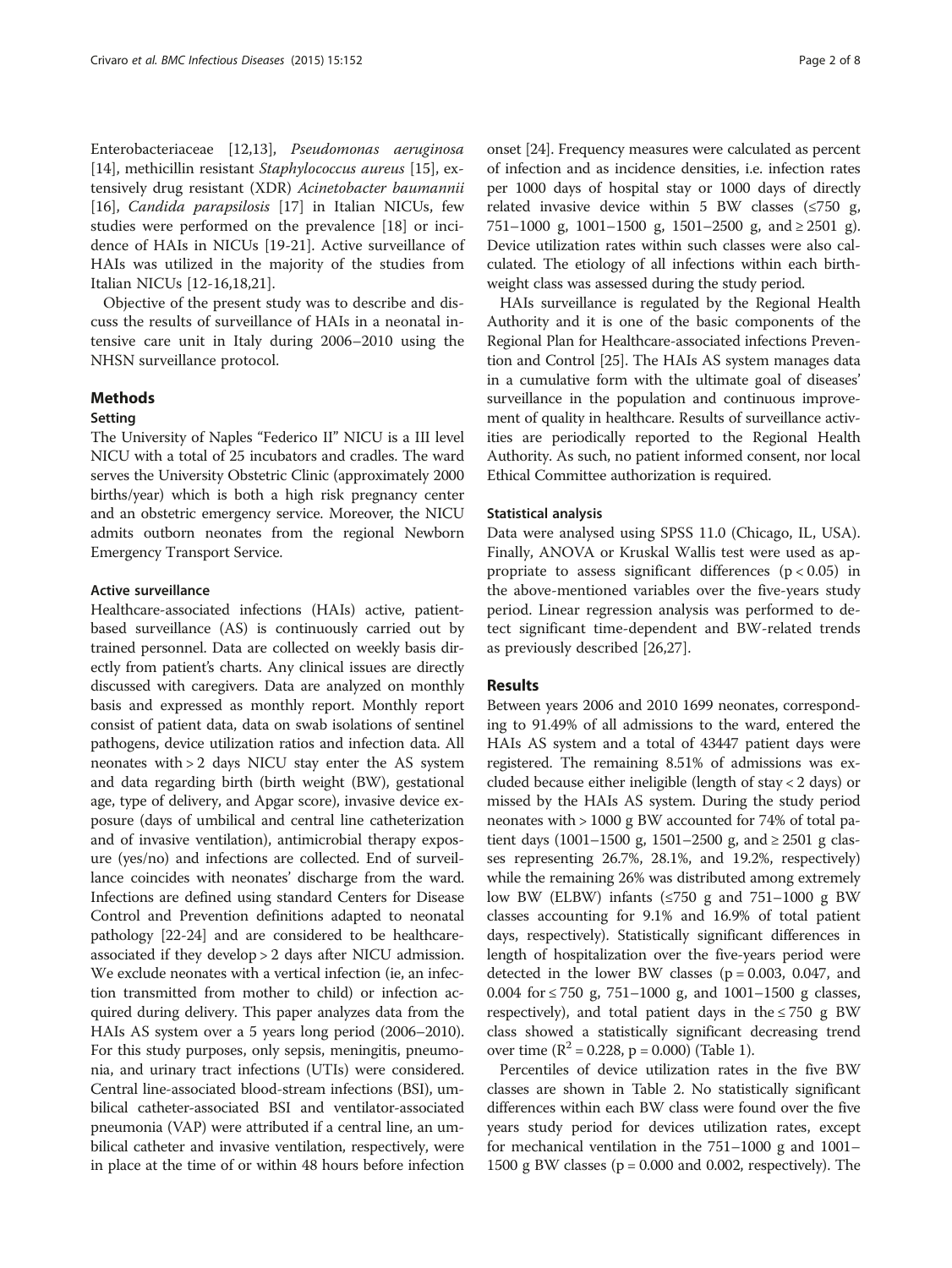<span id="page-2-0"></span>Table 1 Neonates data per birthweight category during the study period

| Year                               | 2006 | 2007 | 2008 | 2009 | 2010 | <b>Total</b> |
|------------------------------------|------|------|------|------|------|--------------|
| <b>Hospitalized patients</b>       | 339  | 392  | 395  | 427  | 304  | 1857         |
| <b>Surveilled patients</b>         | 310  | 357  | 357  | 384  | 291  | 1699         |
| Number of patient days*            | 8020 | 9012 | 9259 | 8361 | 8795 | 43447        |
| $\leq$ 750 g                       | 1127 | 890  | 903  | 475  | 564  | 3959         |
| 751-1000 g                         | 1939 | 1194 | 1400 | 1055 | 1773 | 7361         |
| 1001-1500 g                        | 1628 | 2748 | 2927 | 2258 | 2038 | 11599        |
| 1501-2500 g                        | 2084 | 2585 | 2292 | 2731 | 2500 | 12192        |
| $>2500$ q                          | 1242 | 1595 | 1737 | 1842 | 1920 | 8336         |
| Number of umbilical catheter days* | 729  | 803  | 775  | 924  | 1001 | 4232         |
| $\leq$ 750 g                       | 92   | 94   | 80   | 124  | 112  | 502          |
| 751-1000 g                         | 180  | 74   | 106  | 88   | 217  | 665          |
| 1001-1500 g                        | 191  | 280  | 265  | 259  | 267  | 1262         |
| 1501-2500 g                        | 173  | 182  | 166  | 267  | 254  | 1042         |
| $>2500$ q                          | 93   | 173  | 158  | 186  | 151  | 761          |
| Number of central line days*       | 1044 | 1049 | 1374 | 1133 | 1395 | 5995         |
| $\leq$ 750 g                       | 213  | 194  | 214  | 125  | 145  | 891          |
| 751-1000 g                         | 430  | 213  | 268  | 187  | 370  | 1468         |
| 1001-1500 g                        | 187  | 263  | 439  | 396  | 402  | 1687         |
| 1501-2500 g                        | 158  | 229  | 271  | 287  | 331  | 1276         |
| $>2500$ q                          | 179  | 150  | 182  | 138  | 147  | 796          |
| Number of ventilator days*         | 1044 | 843  | 1075 | 702  | 1544 | 5208         |
| $\leq$ 750 g                       | 298  | 286  | 362  | 149  | 258  | 1353         |
| 751-1000 g                         | 492  | 245  | 214  | 77   | 604  | 1632         |
| 1001-1500 g                        | 142  | 97   | 257  | 115  | 334  | 945          |
| 1501-2500 g                        | 70   | 142  | 156  | 196  | 208  | 772          |
| $>2500$ g                          | 42   | 73   | 86   | 165  | 140  | 506          |

\*Data refer to surveilled patients.

latter showed an increasing trend over the studied interval  $(R^2 = 0.091, p = 0.020).$ 

The overall number of HAIs registered during the study period by the local AS system was 153 (9% total infection rate and 3.5 total incidence density per 1000 days of hospital stay). HAIs developed in all BW classes, but patients weighing  $\leq 1000$  g at birth were more affected (45.8% of all HAIs) and a statistically significant decreasing trend  $(R^2 = 0.964, p = 0.003)$  from the lowest to the highest BW classes in terms of incidence density per 1000 days of hospital stay was observed (7.83, 5.298, 3.104, 2.297, and 2.279 in ≤ 750 g, 751–1000 g, 1001–1500 g, 1501–2500 g, and  $\geq$  2501 g BW newborns, respectively). On the whole, sepsis proved to be the most frequent infection (44.4%), followed by UTIs (28.8%), pneumonia (25.5%) and meningitis (1.3%). Device associated infections (i.e. central lineassociated BSI, umbilical catheter-associated BSI and VAPs) represented 64.1% of all HAIs. Incidence densities of device-associated infections among the five BW classes are shown in Table [3](#page-3-0). Incidence densities of the three

types of device associated infections showed no statistically significant differences within each BW class over the five years study period, and within the five years of the study period when related to the five BW classes, with the exception of ventilator-associated pneumonia (VAP) in year 2008, which showed a statistically significant, decreasing trend from the lowest to the highest BW classes  $(R^2 = 0.130, p = 0.005).$ 

Etiology of device-associated infections among the five BW classes are shown in Table [4](#page-4-0). Most frequent pathogens responsible for all types of infections were: P. aeruginosa (17%), C. parapsilosis (16.3%), E. coli (13.1%), C. albicans (10.5%), non-ESBL K. pneumoniae (7.8%), and coagulase-negative Staphylococci (5.2%). The remaining 23.5% of infections were caused by either Enterobacteriaceae, Candida species, S. aureus or other gram-positive cocci, each accounting for less than 5% of all infections. No statistically significant differences during the five-years period were detected among such pathogens. Moreover, for 6.5% of infections no microbiological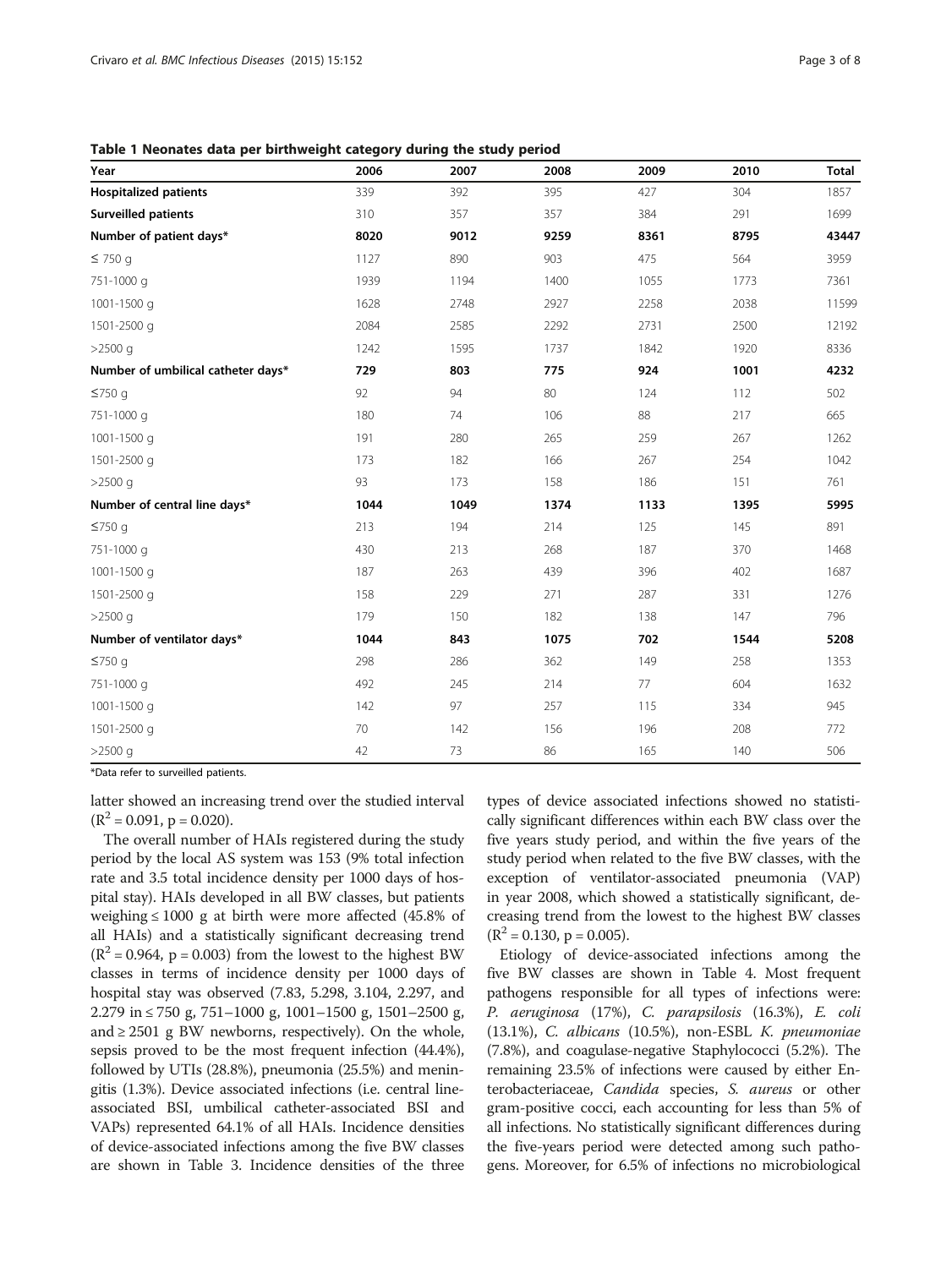<span id="page-3-0"></span>Table 2 Percentiles of the distribution of device utilization rates in surveilled neonates during the study period

|                                         | $10^{\circ}$ | $25^{\circ}$ | $50^\circ$ | $75^\circ$ | $90^\circ$ |
|-----------------------------------------|--------------|--------------|------------|------------|------------|
| Umbilical catheter utilization rate     |              |              |            |            |            |
| $≤750$ q                                | .000         | .021         | .105       | .191       | .447       |
| 751-1000 g                              | .000         | .029         | .075       | .125       | .169       |
| 1001-1500 g                             | .052         | .058         | .105       | .142       | .178       |
| 1501-2500 g                             | .021         | .049         | .080       | .117       | .149       |
| $>2500$ q                               | .017         | .041         | .081       | .135       | .167       |
| Central catheter utilization rate       |              |              |            |            |            |
| $≤750$ g                                | .000         | .038         | .164       | .395       | .563       |
| 751-1000 g                              | .000         | .085         | .159       | .302       | .380       |
| 1001-1500 g                             | .017         | .066         | .140       | .200       | .277       |
| 1501-2500 g                             | .000         | .030         | .103       | .161       | .213       |
| $>2500$ q                               | .000         | .037         | .074       | .139       | .221       |
| Mechanical ventilation utilization rate |              |              |            |            |            |
| $≤750$ g                                | .000         | .117         | .352       | .564       | .748       |
| 751-1000 g                              | .000         | .059         | .175       | .329       | .500       |
| 1001-1500 g                             | .005         | .015         | .035       | .131       | .190       |
| 1501-2500 g                             | .006         | .020         | .051       | .102       | .152       |
| $>2500$ a                               | .000         | .014         | .039       | .101       | .137       |

diagnoses were achieved; such cases showed statistically significant differences during the five-years period  $(p = 0.024)$  and a statistically significant decreasing trend over the studied interval  $(R^2 = 0.116, p = 0.008)$ .

The most frequent device-unrelated HAIs were UTIs (77.2% of all), which mainly affected neonates belonging to the 1001–1500 g and 1501–2500 g BW classes (distribution of UTIs was 0%, 9,1%, 45.5%, 31.8% and 13,6% in ≤ 750 g, 751–1000 g, 1001–1500 g, 1501–2500 g, and  $\geq$  2501 g BW newborns, respectively). UTIs incidence density per 1000 days of hospital stay showed no statistically significant differences within each BW class over the five years study period, and within the five years of the study period when related to the five BW classes, with the exception of year 2008, which showed a statistically significant increasing trend from the lowest to the highest BW classes ( $R^2 = 0.812$ ,  $p = 0.037$ ).

Twenty-five percent of UTIs were caused by E. coli, followed by K. pneumoniae (18.2%, half of which displayed ESBL phenotype), Candida spp. (15.9%), P. aeruginosa

(13,6%), Enterobacter spp. and Enterococcus spp. (6.8% each); the remaining 13.7% included ESBL-producing Klebsiella oxytoca and Serratia marcescens, Proteus mirabilis, polimicrobial and undetermined aetiologies.

One half of catheter-unrelated sepsis was not supported by microbiological identification and one half was caused by C. albicans, E. faecalis, P. aeruginosa, and Streptococcus viridans. Pathogens responsible for the 3 ventilator-unassociated pneumonias were S. epidermidis, E. coli and K. pneumoniae. In one case, meningitis evolved from a C. albicans umbilical catheter-associated BSI in  $a \le 750$  g BW neonate, in the other no aetiology was defined (Table [4\)](#page-4-0).

#### **Discussion**

Surveillance is a well-established prevention measure of healthcare-associated infections (HAIs) and reductions in HAIs rates are to be expected on the medium to long term period at those institutions which systematically carry out such activities [\[23,28,29](#page-6-0)]. HAIs AS in the University of Naples "Federico II" NICU was started in the mid 1990s and has been going on since then according to the Atlanta's CDC methodology (National Nosocomial Infections Surveillance System NNIS before and NHSN nowadays) [\[22-24\]](#page-6-0). Data here described show that during the 2006–2010 period no significant change in HAIs rates took place. Nevertheless, when compared to previous data referred to the same NICU over a 54-months period between years 1996 and 2000 [[12](#page-6-0)], our findings demonstrate that HAIs rates, in terms of both total infection rate and total incidence density per 1000 days of hospital stay, were reduced by nearly half in a fourteen years time span (9% and 3.5 vs. 17.2% and 7.3). Further analysis of factors which, other than HAIs AS, led to such variations goes beyond the scope of this research.

Moreover, during the study period here described, two outbreaks [\[14,16\]](#page-6-0) took place in the ward and this may partially explain the absence of statistically significant changes in all HAIs rates. On the other hand, during one of such outbreaks [[14](#page-6-0)], an intense educational programme on hand hygiene was carried out in the ward and its positive effects may have improved infection rates.

The HAIs AS system here adopted is basically inspired to Centers for Disease Control and Prevention (CDC)'s NHSN - device associated module, thus benchmarking of our data against infection rates of NHSN reports appears

Table 3 Incidence densities of device-associated infections per birth weight category in surveilled neonates

| Device-associated infection                                        | ≪750 a | 751-1000 a | 1001-1500 a | 1501-2500 a | $>2500$ a |
|--------------------------------------------------------------------|--------|------------|-------------|-------------|-----------|
| Umbilical catheter associated bloodstream infection (pooled mean)* | 6.127  | 0.331      | 1.231       | 0.892       | .695      |
| Central catheter associated bloodstream infection (pooled mean)*   | 11.636 | 8.644      | 4731        | 4.544       | 6.981     |
| VAP (pooled mean)*                                                 | 9.93   | 6.896      | 346         | . 577       | 5.595     |

\*Data refer to cases per 1000 specific device-days.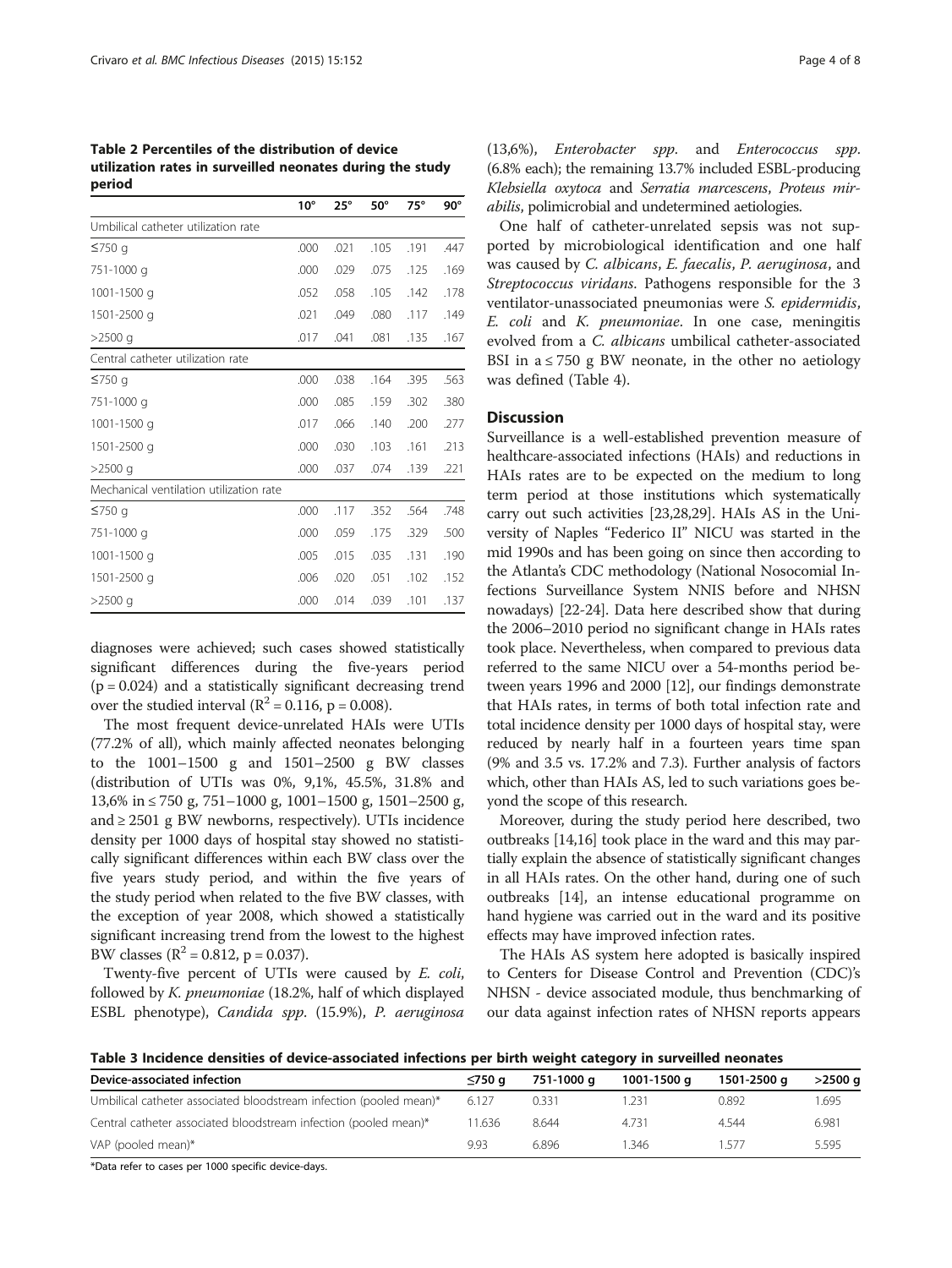| Umbilical catheter associated bloodstream infection       | ≤750 g         | 751-1000 g     | 1001-1500 g    | 1501-2500 g    | $>2500$ g      | Total (%) |
|-----------------------------------------------------------|----------------|----------------|----------------|----------------|----------------|-----------|
| Candida parapsilosis                                      | 3              | $\mathbf{1}$   | $\overline{2}$ | $\overline{0}$ | $\Omega$       | 6(50)     |
| Escherichia coli                                          | 0              | 0              | 0              | $\overline{2}$ | 1              | 3(25)     |
| Candida albicans                                          | 1              | 0              | 0              | $\overline{0}$ | 1              | 2(16.7)   |
| CONS                                                      | 0              | 1              | 0              | $\overline{0}$ | $\overline{0}$ | 1(8.3)    |
| Total (% within BW category)                              | 4(33.3)        | 2(16.7)        | 2(16.7)        | 2(16.7)        | 2(16.7)        | 12 (100)  |
| Central catheter associated bloodstream infection         | ≤750 g         | 751-1000 g     | 1001-1500 g    | 1501-2500 g    | >2500 g        | Total (%) |
| Candida parapsilosis                                      | 3              | $\overline{4}$ | 5              | $\overline{2}$ | 3              | 17 (35.4) |
| Candida albicans                                          | 1              | 3              | 0              | $\overline{2}$ | 1              | 7(14.6)   |
| Escherichia coli                                          | 0              | 4              | 0              | $\mathbf 0$    | 0              | 4(8.3)    |
| Pseudomonas aeruginosa                                    | 3              | 1              | 0              | 0              | $\Omega$       | 4(8.3)    |
| Klebsiella pneumoniae ESBL+                               | 0              | 0              | 1              | 2              | $\Omega$       | 3(6.3)    |
| Serratia marcescens                                       | 2              | 1              | 0              | 0              | 0              | 3(6.3)    |
| CONS                                                      | 0              | 0              | 2              | 0              | 0              | 2(4.2)    |
| Candida glabrata                                          | 0              | 0              | $\mathbf{1}$   | 0              | 0              | 1(2.1)    |
| Enterobacter spp.                                         | $\Omega$       | 1              | 0              | $\Omega$       | $\Omega$       | 1(2.1)    |
| Enterococcus faecalis                                     | 0              | 0              | $\mathbf{1}$   | 0              | 0              | 1(2.1)    |
| Not determined                                            | $\Omega$       | 0              | 1              | $\Omega$       | $\Omega$       | 1(2.1)    |
| polimicrobial (Candida albicans + Pseudomonas aeruginosa) | $\mathbf{1}$   | 0              | 0              | $\circ$        | $\mathbf 0$    | 1(2.1)    |
| Rothia mucillaginosa                                      | 0              | 0              | 0              | $\circ$        | 1              | 1(2.1)    |
| Staphylococcus aureus                                     | $\overline{0}$ | 0              | $\mathbf 0$    | 1              | $\mathbf 0$    | 1(2.1)    |
| Streptococcus spp.                                        | 1              | 0              | 0              | $\overline{0}$ | 0              | 1(2.1)    |
| Total (% within BW category)                              | 11 (22.9)      | 14 (29.2)      | 11 (22.9)      | 7(14.6)        | 5(10.4)        | 48 (100)  |
| <b>VAP</b>                                                | ≤750 g         | 751-1000 g     | 1001-1500 g    | 1501-2500 g    | $>2500$ g      | Total (%) |
| Pseudomonas aeruginosa                                    | 5              | 7              | $\mathbf 0$    | $\mathbf{1}$   | $\overline{2}$ | 15(41.7)  |
| Acinetobacter baumannii                                   | $\overline{2}$ | 1              | 1              | $\mathbf 0$    | $\overline{0}$ | 4(11.1)   |
| CONS                                                      | 0              | $\overline{2}$ | 1              | 0              | 1              | 4(11.1)   |
| Klebsiella pneumoniae ESBL+                               | 1              | $\overline{2}$ | $\mathbf{1}$   | 0              | 0              | 4(11.1)   |
| Candida albicans                                          |                | 1              | 0              | 0              | 0              | 2(5.6)    |
| Escherichia coli                                          | 1              | 1              | 0              | 0              | 0              | 2(5.6)    |
| Not determined                                            | 1              | 0              | 0              | 1              | $\Omega$       | 2(5.6)    |
| Polimicrobial (K. pneumoniae ESBL+ + P. aeruginosa)       | $\Omega$       | 0              | 0              | 1              | $\Omega$       | 1(2.8)    |
| Staphylococcus aureus                                     | $\Omega$       | 1              | 0              | $\circ$        | 0              | 1(2.8)    |
| Stenotrophomonas maltophilia                              | 0              | 1              | 0              | 0              | $\overline{0}$ | 1(2.8)    |
| Total (% within BW category)                              | 11(30.6)       | 16 (44.4)      | 3(8.3)         | 3(8.3)         | 3(8.3)         | 36 (100)  |

<span id="page-4-0"></span>Table 4 Etiology of device-associated infections per birth weight category in surveilled neonates

Abbreviations: NICU, neonatal intensive care unit; CONS, coagulase negative staphylococci; ESBL+, extended spectrum beta-lactamase producer; VAP, ventilator-associated pneumonia.

to be methodologically correct. For this purpose, NHSN data reports referred to the 2006–2009 period were considered, while the one referred to year 2010 was excluded because starting from that year bloodstream infections returned to be related to central lines in general, with no distinction between umbilical and central catheters [[3,4,30](#page-6-0)].

Pooled mean infection rates at our institution proved to be higher than those reported by NHSN, yet always lower

than the 90° value for the middle BW classes (751–1000 g, 1001–1500 g, and 1501–2500 g). On the contrary, extreme BW classes ( $\leq$ 750 g and  $\geq$  2501 g) infection rates constantly performed as high outliers. Such results are not in contrast with the strong, BW-related decreasing trend  $(R^2 = 0.964, p = 0.003)$  we observed from the lowest to the highest BW classes, since it refers to the overall infection incidence density per 1000 days of hospital stay and not only to device-associated infections. Moreover, with the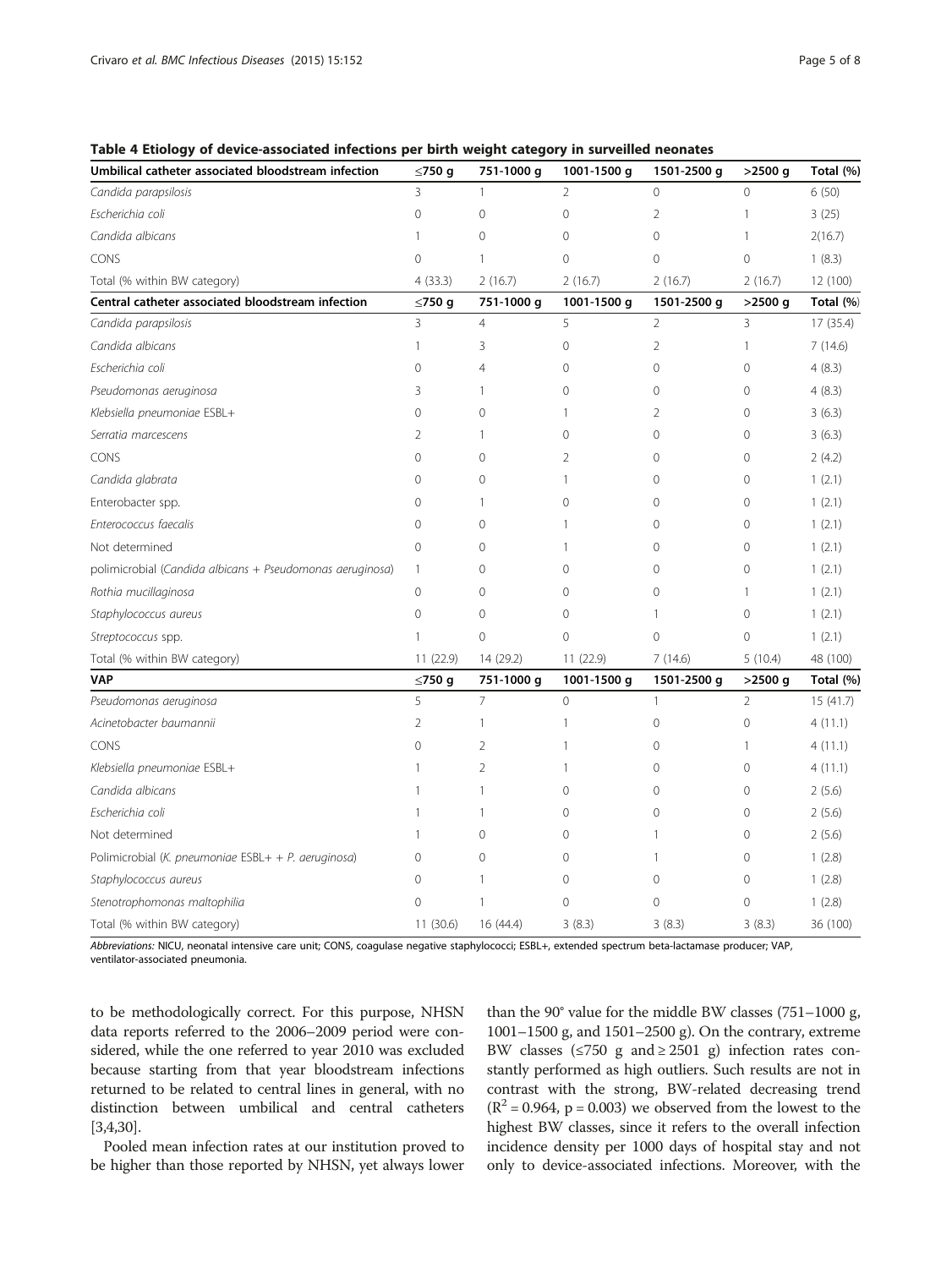exception of umbilical catheter utilization rate in  $\leq$  750 g BW neonates, our percentile distributions of devices' utilization rates show lower values than those of NHSN. These findings suggest that specific problems may exist in the  $\leq$  750 g and  $\geq$  2501 g BW classes, but they also point out that comparisons between very diverse healthcare systems may be confounding or not appropriate because of objective differences in clinical practice and standards of care.

A well-established European neonatal surveillance network is Germany's Neonatal-Krankenhaus Infektions Surveillance System (NEO-KISS). Unlike the NHSN surveillance system, the NEO-KISS system monitors HAI occurring in all very low birth weight (VLBW) infants (BW < 1500 g) in NICUs until discharge, until death, or until they reach 1800 g. The system identifies different BW classes (≤499 g, 500–999 g, 1000–1499 g) and makes no distinction between umbilical and central line [[8](#page-6-0),[9](#page-6-0)]. Thus, a possible comparison between our data and the latest NEO-KISS report [\[31\]](#page-7-0) can only be made for VAP rates in the 1000–1500 BW class, which appear to be similar (1,34 and 1,17 at our NICU and in NEO-KISS, respectively).

A more pertinent benchmarking would be on a national scale. As previously pointed out, though, no data from NICUs is included in the first national report on HAIs in Italian ICUs. A multicentre prospective cohort study in six Italian NICUs lasting 28 months described a 12.8% infection rate, with an incidence density of 6.93 episodes per 1,000 patient days [\[21](#page-6-0)]. A three years surveillance report from a single NICU showed similar results: 13.2% infection rate with an incidence density of 7.8 episodes per 1,000 patient days [[20](#page-6-0)]. Our data appear to be considerably lower but, again, questions on the accuracy of national-based, yet network-unrelated comparisons arise.

The present study shows that over time a substantial change in HAIs etiology at our NICU has taken place: in the previous decade the most commonly isolated microorganism was Staphylococcus epidermidis, which caused 28% of all HAIs [[12](#page-6-0)]. During the 2006–2010 period, most frequent pathogens were gram-negative bacteria (P. aeruginosa, E. coli, K. pneumoniae) and fungi (C. parapsilosis, C. albicans), while coagulase-negative Staphylococci dropped down to 5.2%. Such trend proved to be stable over time (no statistically significant differences during the five-years period were detected among such pathogens) and quite well reproducible in all specific types of HAIs (umbilical and central catheter-associated BSIs, VAPs and UTIs). Moreover, it is worth-mentioning that BSIs at our institution were mainly caused by C. albicans and C. parapsilosis. Fluconazole prophylaxis for neonates  $\leq 1500$  g BW was introduced during 2009 at our NICU. These findings partially agree with a previous prospective surveillance study on nosocomial infections in

six NICUs in Brazil which showed that Gram-negative rods (mainly Klebsiella sp. and E. coli) were responsible for 51.6% episodes of BSI, Gram-positive organisms and Candida sp. accounted for 37.4 and 11.1%, respectively [\[32](#page-7-0)]. On the other hand, our data strongly differ from two recent NICU long period-based reports describing a prevalent gram-positive etiology for BSI [\[33,34](#page-7-0)]. These discrepancies may depend on differences in the clinical settings.

Our data also showed that 48/60 (80%) BSI were associated with central-line catheter use, 12/60 (20%) with umbilical catheter. Although data collection is more complicated, we speculate that the separation between umbilical and percutaneous catheters-associated BSIs is worth maintaining in order to better identify problems and prevention strategies.

Interestingly, clinical sepsis (i.e. not determined etiology) significantly decreased during the study period. This should imply less broad spectrum molecules use and targeted antimicrobial prescription, however such variables are not examined in this paper and the considered time interval is probably too short to show variations in bacterial resistance phenotypes.

Most reports on HAIs in NICUs focus on BSIs and, eventually, on VAPs. Our data shows that the most frequent infection after BSIs is UTI. Although UTI were diagnosed according to validated criteria [\[4](#page-6-0)], no sterile urine collection through supraumbilical aspiration was performed. In agreement with our data, a previous surveillance study of HAI in an Italian NICU reported that UTI are the third most frequent cause of infection after BSI and pneumonia [[20\]](#page-6-0).

Finally, the data reported herein show that HAIs developed in all BW classes. Although a decreasing trend from the lowest to the highest BW classes in terms of incidence density per 1000 days of hospital stay was observed, all device-associated infection rates in  $\geq 2501$  g BW neonates proved to be higher than those recorded in the 1000–2500 g BW classes. This is in agreement with other surveillance studies in European NICUs which have also described infectious complications in the upper BW classes [\[10,20,21](#page-6-0)[,33\]](#page-7-0). Moreover, this finding underlines the importance of HAIs surveillance in NICUs for all BW classes newborns.

### Conclusions

In our NICU, all BW classes were affected by HAIs, but low birth weight neonates were at major risk to acquire HAIs. Sepsis, UTI and pneumonia were the most frequent infection in our NICU. Because use of central line-, umbilical-catheter and mechanical ventilation was associated with higher risk of HAI in our clinical setting, a surveillance protocol which monitors device-associated infections in all BW classes neonates may represent a useful tool to prevent HAIs in the NICU. The absence of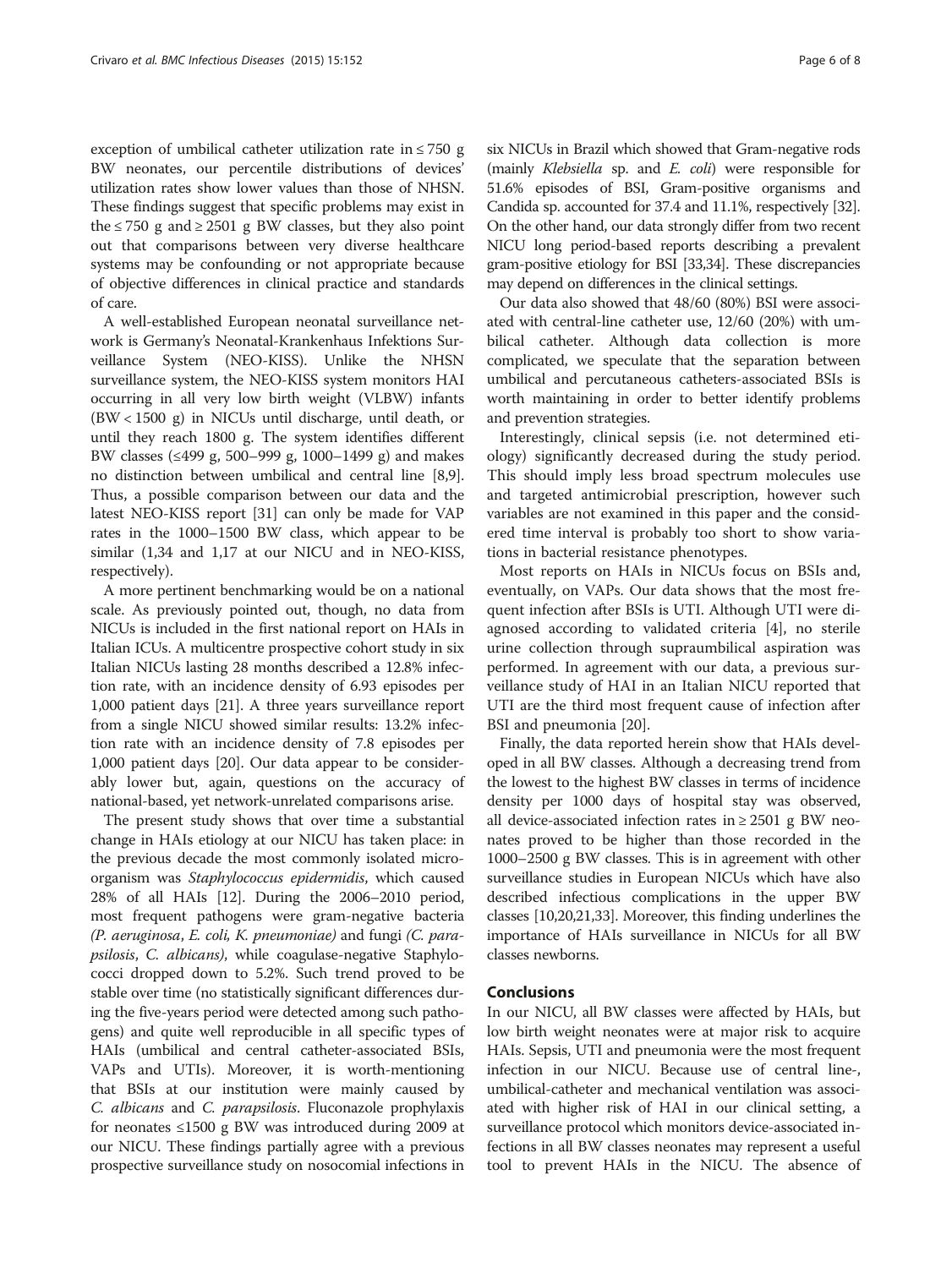<span id="page-6-0"></span>national, network-based data in the NICU context impairs benchmarking activities and, thus, may limit surveillance systems' contribution to HAIs prevention.

#### Abbreviations

HAIs: Healthcare-associated infections; NICU: Neonatal intensive care; AS: Active surveillance; UTI: Urinary tract infection; BSI: Bloodstream infection; VAP: Ventilator associated pneumonia; BW: Birth weight; VLBW: Very low birth weight; ELBW: Extremely low BW; CONS: Coagulase negative staphylococci; ESBL: Extended spectrum beta-lactamase; XDR: Extensively drug resistant; CDC: Centers for Disease Control and Prevention; NHSN: National Healthcare Safety Network; NNIS: National Nosocomial Infections Surveillance System; NEO-KISS: Neonatal-Krankenhaus Infektions Surveillance System.

#### Competing interests

The authors declare that they have no competing interests.

#### Authors' contributions

VC, LB, MB and FR collected the clinical and epidemiological data from patient's charts. VDI and MC collected the microbiological data. VC, MT and RZ analyzed and interpreted the data. VC and RZ conceived the study and participated in its design and coordination. VC and LB performed the statistical analysis. VC and RZ wrote the manuscript. All authors read and approved the final manuscript.

#### Acknowledgements

The authors wish to thank the staff in the NICU for their help and interest in the study.

#### Author details

<sup>1</sup> Department of Public Health, University of Naples "Federico II", Naples, Italy.<br><sup>2</sup> AORN dei Colli, Monaldi Hospital, Via L. Bianchi, Naples, Italy. <sup>3</sup> Department AORN dei Colli, Monaldi Hospital, Via L. Bianchi, Naples, Italy. <sup>3</sup>Department of Molecular Medicine and Medical Biotechnologies, University of Naples "Federico II", Naples, Italy. <sup>4</sup>Division of Neonatology, Department of Medical Translational Sciences, University of Naples "Federico II", Naples, Italy. <sup>5</sup>Italian Study Group of Hospital Hygiene, Italian Society of Hygiene, Preventive Medicine and Public Health, (GISIO), Rome, Italy.

# Received: 18 November 2014 Accepted: 13 March 2015

#### References

- 1. Stoll BJ, Hansen NI, Bell EF, Shankaran S, Laptook AR, Walsh MC, et al. Neonatal outcomes of extremely preterm infants from the NICHD neonatal research network. Pediatrics. 2010;123:443–56.
- Polin RA, Denson S, Brady MT, Committee on Fetus and Newborn; Committee on Infectious Diseases. Epidemiology and diagnosis of health care-associated infections in the NICU. Pediatrics. 2012;129:e1104–9.
- 3. Edwards JR, Peterson KD, Mu Y, Banerjee S, Allen-Bridson K, Morrell G, et al. National Healthcare Safety Network (NHSN) report: data summary for 2006 through 2008, issued December 2009. Am J Infect Control. 2009;37(10):783–805.
- 4. Dudeck MA, Horan TC, Peterson KD, Allen-Bridson K, Morrell G, Pollock DA, et al. National Healthcare Safety Network (NHSN) report: data summary for 2009, device-associated module. Am J Infect Control. 2011;39(5):349–67.
- 5. Vermont Oxford Network (VON) [[https://www.vtoxford.org](https://www.vtoxford.org/)]
- 6. Horbar JD, Rogowski J, Plsek PE, Delmore P, Edwards WH, Hocker J, et al. Collaborative quality improvement for neonatal intensive care. NIC/Q Project Investigators of the Vermont Oxford Network. Pediatrics. 2001;107:14–22.
- The Canadian Neonatal Network™ [\[http://www.canadianneonatalnetwork.org\]](http://www.canadianneonatalnetwork.org/)
- 8. Gastmeier P, Geffers C, Schwab F, Mitzner J, Oblader M, Ruden H. Development of a surveillance system for nosocomial infections: the component for neonatal intensive care in Germany. J Hosp Infect. 2004;57:126–31.
- 9. Geffers C, Baerwolff S, Schwab F, Gastmeier P. Incidence of healthcare-associated infections in high-risk neonates: results from the German surveillance system for very-low-birthweight infants. J Hosp Infect. 2008;68(3):214–21.
- 10. Vergnano S, Menson E, Kennea N, Embleton N, Russell AB, Watts T, et al. Neonatal infections in England: the NeonIN surveillance network. Arch Dis Child Fetal Neonatal Ed. 2011;96(1):F9–14.
- 11. CCM, Regione Emilia Romagna, Agenzia sanitaria e sociale regionale dell'Emilia-Romagna, 2013: Sorveglianza nazionale delle infezioni in terapia intensiva (Progetto SITIN) Rapporto (dati 2009–2010). [[http://assr.regione.](http://assr.regione.emilia-romagna.it/) [emilia-romagna.it/\]](http://assr.regione.emilia-romagna.it/)
- 12. Villari P, Crispino M, Salvadori A, Scarcella A. Molecular epidemiology of an outbreak of Serratia marcescens in a neonatal intensive care unit. Infect Control Hosp Epidemiol. 2001;22:630–4.
- 13. Crivaro V, Bagattini M, Salza MF, Raimondi F, Rossano F, Triassi M, et al. Risk factors for extended-spectrum beta-lactamase-producing Serratia marcescens and Klebsiella pneumoniae acquisition in a neonatal intensive care unit. J Hosp Infect. 2007;67:135–41.
- 14. Crivaro V, Di Popolo A, Caprio A, Lambiase A, Di Resta M, Borriello T, et al. Pseudomonas aeruginosa in a neonatal intensive care unit: molecular epidemiology and infection control measures. BMC Infect Dis. 2009;9:70.
- 15. Giuffrè M, Cipolla D, Bonura C, Geraci DM, Aleo A, Di Noto S, et al. Epidemic spread of ST1-MRSA-IVa in a neonatal intensive care unit, Italy. BMC Pediatr. 2012;12:64.
- 16. Zarrilli R, Di Popolo A, Bagattini M, Giannouli M, Martino D, Barchitta M, et al. Clonal spread and patients' risk factors for acquisition of extensively drug-resistant Acinetobacter baumannii in a neonatal intensive care unit in Italy. J Hosp Infect. 2012;82:260–5.
- 17. Romeo O, Delfino D, Cascio A, Lo Passo C, Amorini M, Romeo D, et al. Microsatellite-based genotyping of Candida parapsilosis sensu stricto isolates reveals dominance and persistence of a particular epidemiological clone among neonatal intensive care unit patients. Infect Genet Evol. 2013;13:105–8.
- 18. Ciofi Degli Atti ML, Cuttini M, Ravà L, Ceradini J, Paolini V, Ciliento G, et al. Trend of healthcare-associated infections in children: annual prevalence surveys in a research hospital in Italy, 2007–2010. J Hosp Infect. 2012;80(1):6–12.
- 19. Carrieri MP, Stolfi I, Moro ML, Italian Study Group on Hospital Acquired Infections in Neonatal Intensive Care Units. Intercenter variability and time of onset: two crucial issues in the analysis of risk factors for nosocomial sepsis. Pediatr Infect Dis J. 2003;22(7):599–609.
- 20. Orsi GB, d'Ettorre G, Panero A, Chiarini F, Vullo V, Venditti M. Hospital-acquired infection surveillance in a neonatal intensive care unit. Am J Infect Control. 2009;37:201–3.
- 21. Auriti C, Ronchetti MP, Pezzotti P, Marrocco G, Quondamcarlo A, Seganti G, et al. Determinants of nosocomial infection in 6 neonatal intensive care units: an Italian multicenter prospective cohort study. Infect Control Hosp Epidemiol. 2010;31(9):926–33.
- 22. NNIS System. National Nosocomial Infections Surveillance (NNIS) System report, data summary from January 1990-May 1999, issued June 1999. A report from the NNIS System. Am J Infect Control. 1999;27:520–32.
- 23. Jarvis WR. Benchmarking for prevention: the Centers for Disease Control and Prevention's National Nosocomial Infections Surveillance (NNIS) system experience. Infection. 2003;31:44–8.
- 24. Horan TC, Andrus M, Dudeck MA. CDC/NHSN surveillance definition of health care-associated infection and criteria for specific types of infections in the acute care setting. Am J Infect Control. 2008;36:309–32. Erratum in: Am J Infect Control. 2008, 36:655.
- 25. REGIONE CAMPANIA Giunta Regionale Seduta del 28 settembre 2007 - Deliberazione N.1715 - Area Generale di Coordinamento N. 20 - Assistenza Sanitaria - Approvazione del Piano Regionale di Prevenzione e Controllo delle infezioni associate all'assistenza sanitaria. BOLLETTINO UFFICIALE DELLA REGIONE CAMPANIA N. 55 DEL 22 OTTOBRE 2007
- 26. Rosenberger LH, LaPar DJ, Sawyer RG. Infections caused by multidrug resistant organisms are not associated with overall, all-cause mortality in the surgical intensive care unit: the 20,000 foot view. J Am Coll Surg. 2012;214:747–55.
- 27. Goel N, Wattal C, Oberoi JK, Raveendran R, Datta S, Prasad KJ. Trend analysis of antimicrobial consumption and development of resistance in non-fermenters in a tertiary care hospital in Delhi, India. J Antimicrob Chemother. 2011;66:1625–30.
- 28. Haley RW, Culver DH, White JW, Morgan WM, Emori TG, Munn VP, et al. The efficacy of infection surveillance and control programs in preventing nosocomial infections in U.S. hospitals. Am J Epidemiol. 1985;121:182–205.
- 29. Gastmeier P, Schwab F, Sohr D, Behnke M, Geffers C. Reproducibility of the surveillance effect to decrease nosocomial infection rates. Infect Control Hosp Epidemiol. 2009;30:993–9.
- 30. Dudeck MA, Horan TC, Peterson KD, Allen-Bridson K, Morrell G, Pollock DA, et al. National Healthcare Safety Network (NHSN) report: data summary for 2010, device-associated module. Am J Infect Control. 2011;39(10):798–816.